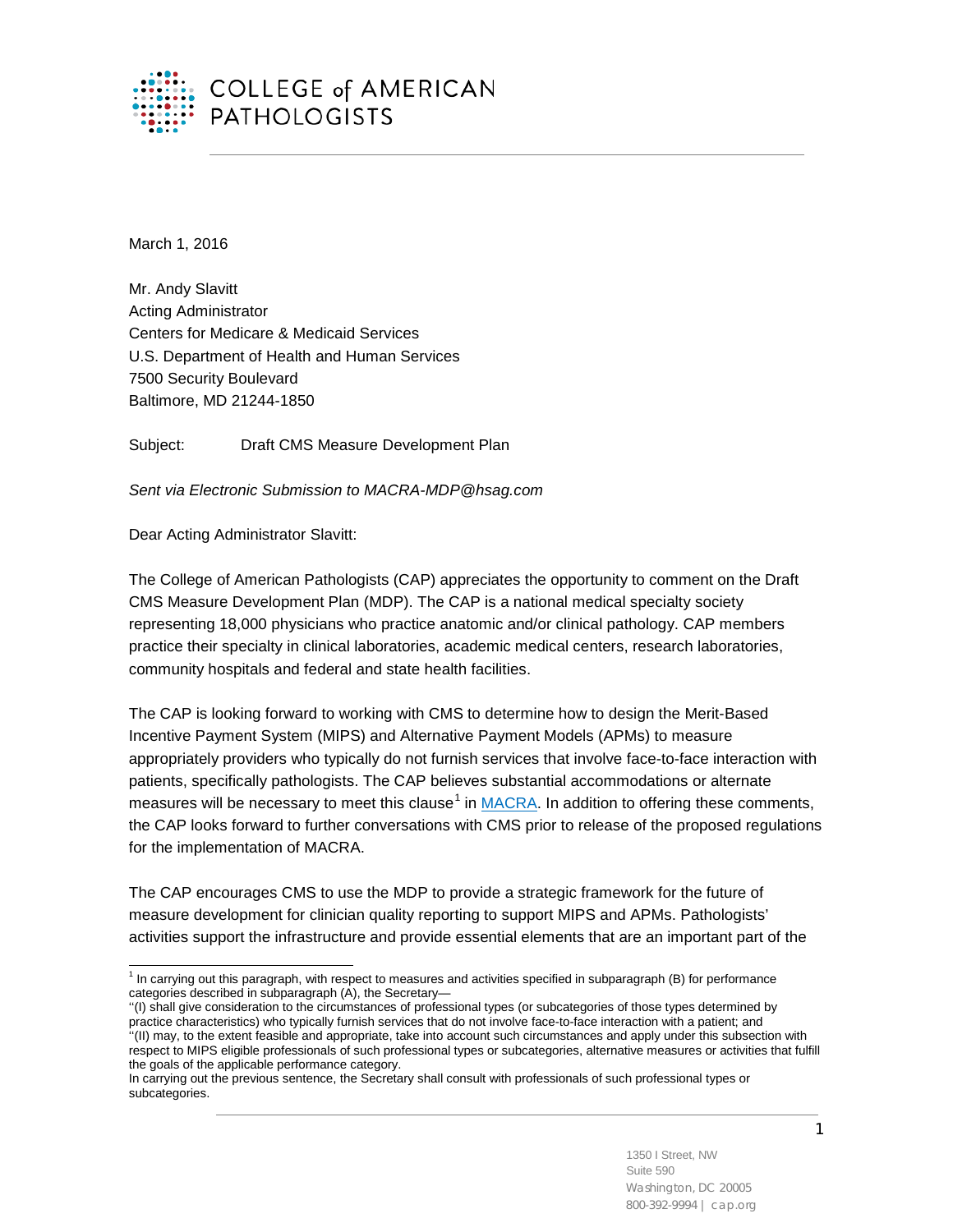

patient's health care delivery team. Pathologists, by virtue of their varied roles actively coordinate care and facilitate achievement of many of the objectives of MACRA and the draft MDP, in addition to other efforts that increase integration and improve patient care and the patient care experience overall. The CAP supports the MDP building on the existing set of clinician quality measures used in current CMS programs such as the Physician Quality Reporting System (PQRS) as well as prioritizing the development of new measures that are relevant for specialty providers such as pathologists. We ask that the CMS use funds allocated in MACRA over the next five years for the development of new measures to fill gap areas for non-patient facing providers.

As this MDP goes into effect, the CAP encourages CMS to note that the current measures list is already insufficient to cover all pathologists, and the challenge of participating would be exacerbated by requiring reporting on a minimum number of measures. The measure development process is difficult and requires resources many specialties do not have. In addition, the turnover of measures due to high performance rates or changing guidelines adds to the challenge of maintaining a selection of appropriate measures that can be used by pathology and many other sub-specialties. Further, the draft MDP emphasizes outcome measures; however, the current definitions of outcomes do not address outcomes for diagnostic specialties, for which the communication of timely and accurate diagnostic information is the essential "outcome". Since outcome measures as currently defined for non-patient facing diagnostic physicians who do not manage patients either before or after rendering a diagnosis effectively exclude these physicians, we believe that such diagnostic physicians should be excluded from any requirement for outcome measures, unless outcome measures are more broadly defined to address the essential activities of diagnostic specialties. Finally, the CAP encourages CMS to use MACRA authority to include evidence-based measures for MIPS that are not consensus-endorsed. We believe that any measure that is evidence-based is appropriate for inclusion in MIPS.

The CAP would also urge CMS to continue exclusion of pathologists from selection as providers about whom patient and caregiver experience surveys such as the Consumer Assessment of Healthcare Providers and Systems (CAHPS) survey inquire. While we believe that measuring patient and caregiver experience is important, since pathologists do not have an appointment-based practice and are generally non-patient facing providers, it would not be meaningful or appropriate for them to be included in this requirement.

The CAP is pleased the MDP contemplates measures that could also be used in APMs and concurs the integration of lessons learned, best practices, and viable measures is essential for the transition to APMs under MACRA. While using the existing measures as the starting point for MIPS and APMs under the MDP may work for a whole host of specialties as we indicated regarding MIPS, measures development under the historic program design has presented significant challenges for pathology. We are hopeful with the ongoing transformation of health care delivery under MACRA, including the